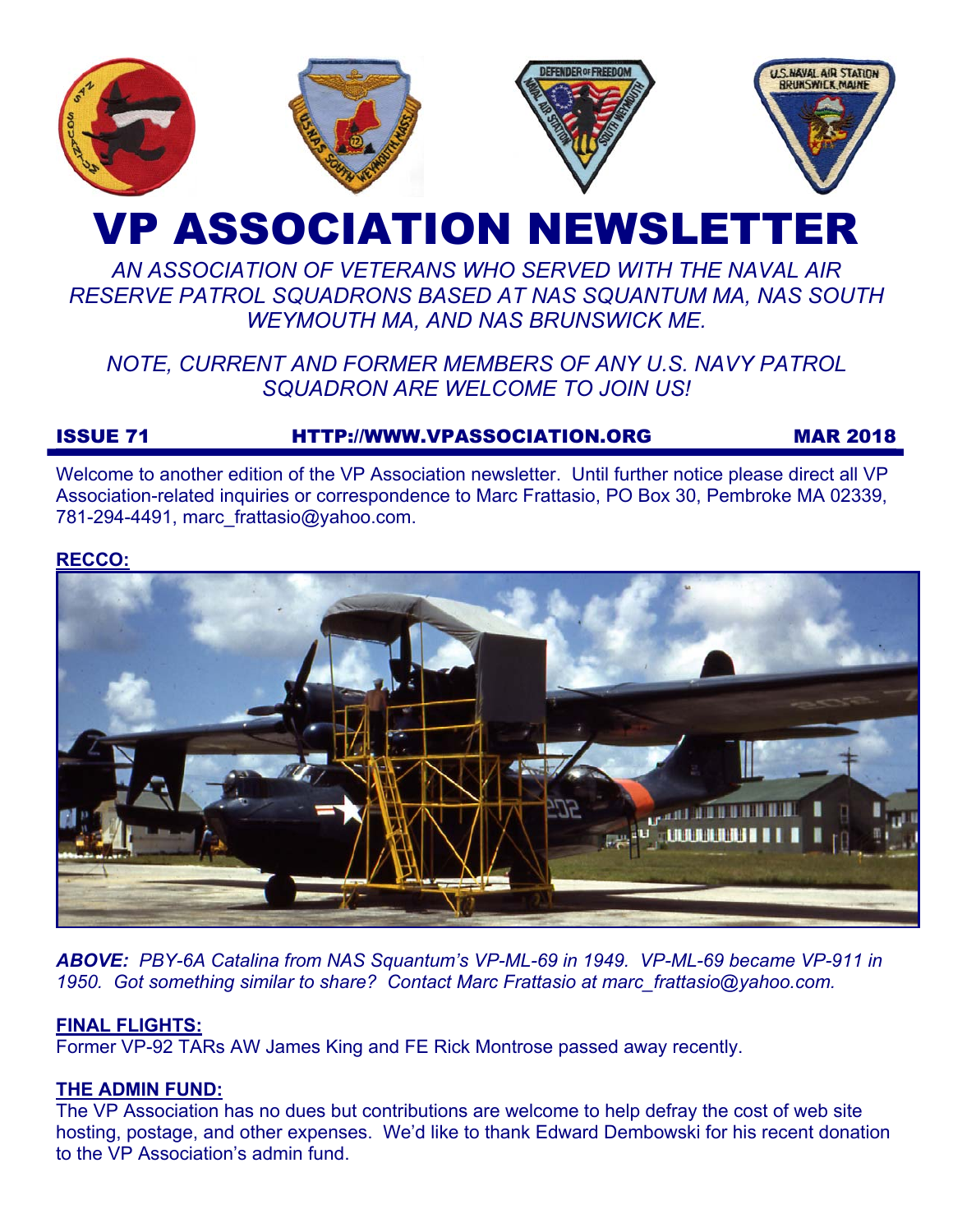### **SPEAKING OF THE COST OF PRINTING AND MAILING NEWSLETTERS…**

If you have an e-mail address and get your newsletter in the mail please contact George Driscoll at gnddriscoll@gmail.com ASAP so we can send it to you via e-mail. Remember, we do not charge dues and operate on a shoestring thanks to volunteer labor, memorabilia sales, and donations. If you have an e-mail address and get a paper newsletter it would be better for us to send it via e-mail.

### **LOST CONTACT:**

Please inform George Driscoll at gnddriscoll@gmail.com about home or e-mail address changes.

#### **THE 2018 VP ASSOCIATION ANNUAL REUNION:**

We are going to have an annual reunion this year somewhere in the Weymouth, Massachusetts area on Saturday September 22<sup>nd</sup>. We have a venue in Weymouth in mind and are negotiating with the same caterer who provided the meal at the recent NAS South Weymouth 20<sup>th</sup> anniversary reunion. Neither the venue nor the caterer has been firmed up at this writing. More details and a reservation form will be included in the next issue of the newsletter. As indicated in the previous issue of this newsletter, attendance at the annual reunions has been dropping for the past several years and is approaching unsustainable levels. If you want these events to continue going forward, then you really need to come. This year will be a milestone year in the sense that if we do not get enough people to commit to go, then we will most likely try to have them less frequently, for example, every other year instead of on an annual basis. If this doesn't work, then the reunions may become a thing of the past.

#### **THE SHEA NAVAL AVIATION MUSEUM:**

The Shea Naval Aviation Museum, which is dedicated to preserving the military heritage of NAS South Weymouth as the old base is transformed into the Union Point housing development, has been closed since June. The master developer at Union Point, LStar Ventures, intends to move the museum and the Shea Memorial Grove park to a new location near Route 18. They plan to have the move completed in time for a grand reopening on July  $4<sup>th</sup>$  but this may prove to be an overly ambitious target and something closer to Veteran's Day (or even later) may be more realistic. For the latest news on what's going on with the Shea Naval Aviation Museum go to www.anapatriotsquadron.org.

#### **THE BRUNSWICK NAVAL MUSEUM AND MEMORIAL GARDENS:**

A friendly reminder that the Brunswick Naval Museum and Memorial Gardens, which is trying to ensure that the military heritage of old NAS Brunswick is not forgotten as the old base undergoes redevelopment, is trying to raise money to pay off the mortgage on their building (the former base chapel), make improvements, and set up exhibits. These are the folks who helped host the VP-92 10<sup>th</sup> anniversary squadron reunion last year. If you are looking for a worthy charitable donation write-off please consider these people. They are a 501c3 non-profit educational corporation. For more information go to www.brunswicknavalmuseum.org.

#### **VP-92 REUNION MERCHANDISE:**

One of the vendors who brought  $VP-92$  related merchandise to the  $10<sup>th</sup>$  anniversary reunion on old NAS Brunswick still has some items available. Go to https://theaircrewshop.com/ for details.

#### **NAS BRUNSWICK REUNION:**

There are plans for another reunion event in the Brunswick, Maine area on the weekend of August 10-12. This event is open to anybody who was stationed at NAS Brunswick or is interested in the old base. For more information and to register go to http://nasbreunion.org.

#### **A SUGGESTION FROM PAUL LAPINSKI:**

The Navy will be commissioning a guided missile destroyer named after Massachusetts Medal of Honor recipient Thomas Hudner in Boston in September. Hudner was a Navy pilot who purposely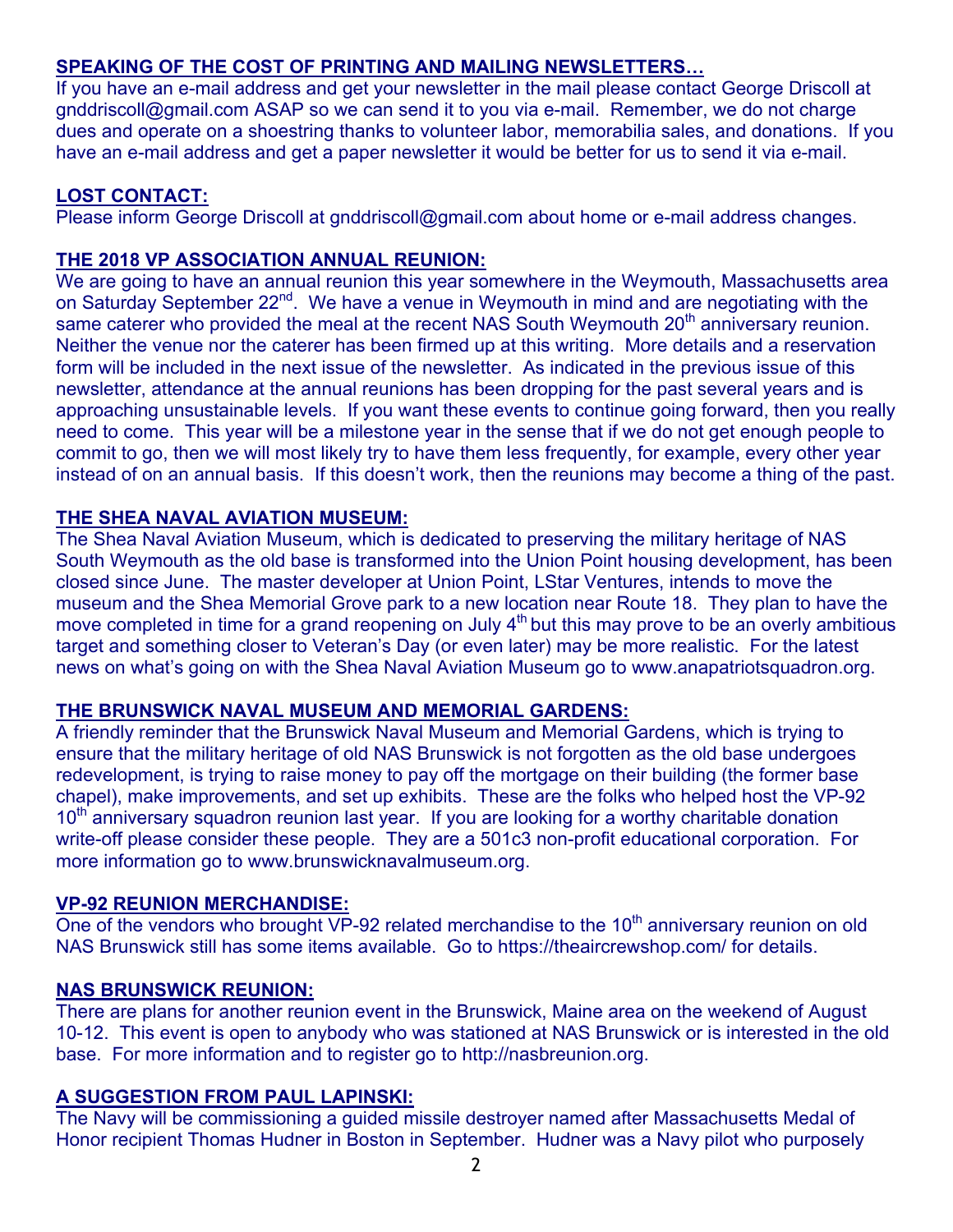crashed his Corsair in enemy territory in an effort to rescue a squadron-mate who was shot down during the Korean War. Free tickets are available for the commissioning ceremony if you'd like to go. To obtain them, go to http://www.usshudnerddg116.org/commissioning-tickets.

#### **VP-8 FIGHTING TIGERS RESCUE FISHERMAN LOST AT SEA (Navy News Service 2/21):**

Crewmembers assigned to the "Fighting Tigers" of Patrol Squadron Eight (VP-8) rescued three fishermen Feb. 20, whose vessel was adrift in the South Pacific for eight days. The 19-foot skiff was first reported missing Feb. 12, after it failed to return from a fishing expedition near Chuuk Lagoon in the Federated States of Micronesia. According to the report, the boat carried food and water, but no safety equipment or radios. Assets from U.S. Coast Guard Sector Guam searched for the vessel for several days before requesting assistance from the U.S. Navy.

The "Fighting Tigers" aircrew and maintenance team were tasked to support the search and rescue (SAR) operation, repositioning on short notice from Kadena Air Base, Japan to Andersen Air Force Base, Guam. The crew flew the Navy's newest maritime patrol aircraft, the P-8A Poseidon, which is equipped with an advanced APY-10 multifunction radar and MX-20 camera system, ideal for searching the 2,100-square-mile area. The vessel was located after only three hours and the aircrew deployed a UNI-PAC II Search and Rescue (SAR) kit, a new addition to the maritime patrol and reconnaissance aircraft (MPRA) fleet and the first time the kit had been successfully deployed by a P-8A in real-world SAR operations.

SAR kits are deployed at approximately 500 feet with a 150-yard trailing lanyard to deliver equipment as accurately as possible to survivors in the water. Kits generally include medical supplies, food, water, communications and signaling equipment, but can be configured with additional supplies depending on the mission type. The three survivors were picked up by a nearby police vessel a few hours after being located by VP-8.

"It was incredibly rewarding to be a part of saving lives - it's what everyone joins the Navy to do," said Lt. Miles Schumacher, tactical coordinator of the VP-8 aircrew. "This aircraft allows for a massive step forward in the ability of SAR units to search large areas quickly and effectively, and we were excited to have the SAR kit loaded and be able to prove its effectiveness. We successfully demonstrated the capability of the MPRA community to react quickly and effectively to operational requirements in the farthest corners of the globe. Hopefully, this is just the first of many successful rescues by P-8A Poseidon aircrews."

Patrol Squadron Eight is currently deployed to the 7th Fleet area of responsibility conducting theater and national level tasking in support of 7th Fleet, Pacific Fleet and Pacific Command.

#### *Navy News Service article by LTJG Danielle Tatchio*

**RUSSIA: U.S. PILOTS SUFFER FROM "DEPRESSION AND PHOBIAS" (Breitbart News 2/1):** Russia's Defense Ministry insisted on Thursday that Monday's jet fighter intercept of a U.S. Navy surveillance plane, in which the Russian pilot flew within five feet of the American aircraft, was perfectly safe. The Ministry suggested, however, that the U.S. should stop flying in international airspace near the Russian border just to be sure, because American pilots are suffering from "depression and phobias".

The Russians initially claimed their fighter approached to a "safe distance" merely to identify the American plane, but that story became difficult to sustain after the U.S. Navy released video footage of the encounter, clearly showing the Russian pilot's incredibly close approach. More videos taken by various cameras on the U.S. plane were released on Thursday, showing the Russian plane flying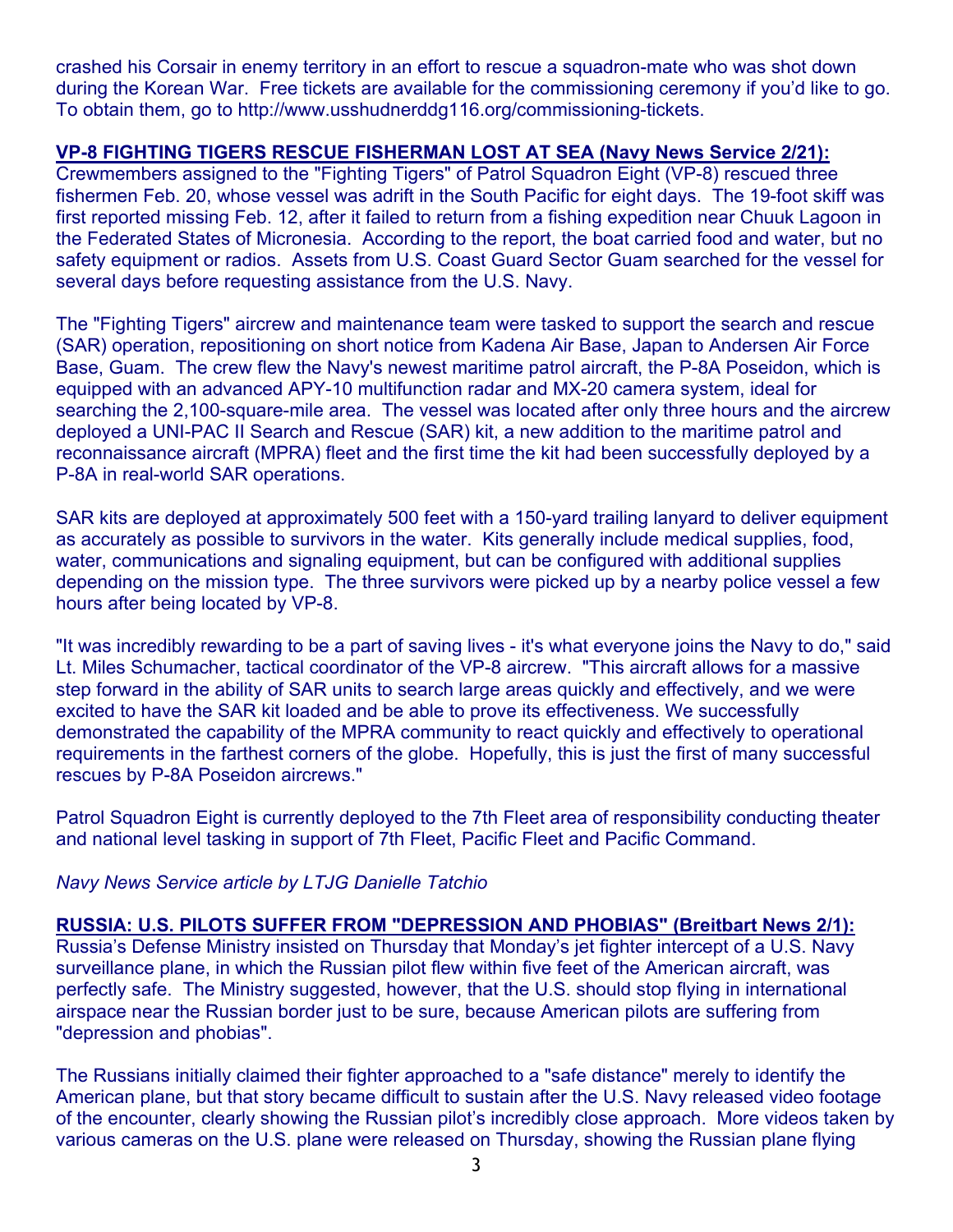almost wingtip-to-wingtip before it suddenly broke into a completely unnecessary high-speed turn that brought it within 10 feet of the American EP-3's nose, subjecting the crew to violent turbulence.

"For the Russian fighter aircraft to fly this close to the U.S. Navy aircraft, especially for extended periods of time, is unsafe. The smallest lapse of focus or error in airmanship by the intercepting aircrew can have disastrous consequences. There is no margin for error and insufficient time or space for our aircrews to take corrective action", explained U.S. Navy Task Force 67 commander Capt. Bill Ellis.

The Russian Defense Ministry still disputes the U.S. State Department's characterization of the encounter as an "unsafe interaction", and insists it will continue making such interception flights to "maintain reliable protection of Russia's airspace". The ministry then taunted American pilots for complaining about close approaches to their planes. "If the awareness of this is a reason for U.S. air pilots to feel depression or succumb to phobias, we advise the U.S. side to exclude the routes of such flights near Russian borders in the future or return to the negotiating table and agree on their rules", the Defense Ministry statement jeered.

The U.S. State Department pointed out that Russia is a signatory to the 1972 Agreement for the Prevention of Incidents On and Over the High Seas (INCSEA), which forbids this type of dangerous and unnecessary interception. The Diplomat recalls that a similar dangerous intercept of a U.S. EP-3 aircraft by a Chinese fighter jet over the South China Sea in 2001 resulted in a midair collision that killed the Chinese pilot and damaged the American plane, forcing it to make an emergency landing at a Chinese airbase. Fourteen years later, the U.S. and China signed an agreement similar to INCSEA intended to prevent further incidents, but the Diplomat notes that China and Russia both have a long track record of ignoring such agreements when it suits them, and both are apprehensive about the amount of intelligence advanced American surveillance planes can gather while remaining in international airspace.

#### *Breitbart News article by John Hayward*

#### **JAPAN CLAIMS CHINESE SUB SPOTTED NEAR SENKAKU ISLANDS (Breitbart News 1/15):**

The Japanese military claims to have discovered a Chinese Shang-class nuclear attack submarine in the East China Sea, operating submerged near the disputed Senkaku Islands on the perimeter of Japanese territorial waters. The sub was initially detected on Thursday and then spotted again on Friday cruising on the surface and sporting a Chinese flag.

"We are seriously concerned over acts that unilaterally raise tensions. We'll keep our guard up to respond swiftly if a similar incident happens," said Japanese Defense Minister Itsunori Onodera at a press conference on Monday. "Operating a submerged submarine close to another country's territory goes against the norms of international rules," Onodera added. The defense minister said the Chinese submarine ignored "repeated warnings" that it was in the contiguous zone. He said it was "unacceptable" for the sub to ignore these warnings.

According to the Japan Times, the incident marks the first time a Chinese sub has been found operating in the "contiguous zone" surrounding recognized national boundaries. The nuclear sub was not technically violating Japanese territorial waters, but three surface vessels of the Chinese Coast Guard did precisely that on Monday, crossing into Japanese waters near the largest of the Senkaku Islands and lingering for about an hour and a half. The Japanese government labeled China's surface incursion "extremely regrettable" and recommended improving communications between Japan and China to reduce the chances of a military confrontation in the East China Sea.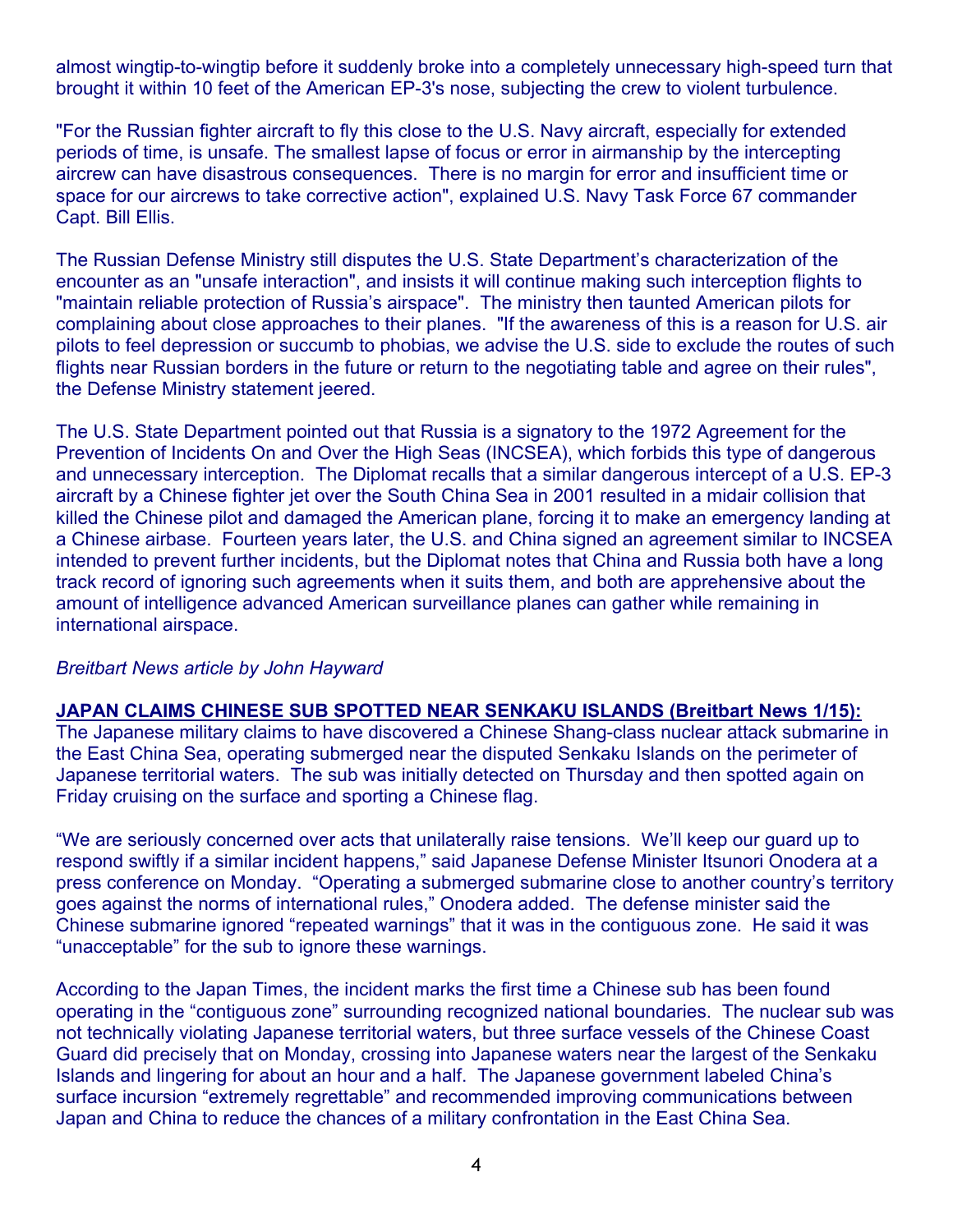The Shang-class submarine, formally classified as the Type 093 nuclear attack sub, is capable of vertically launching cruise missiles at land targets and possibly surface vessels. The newer Type 093B variant is believed to have capabilities on par with the older Los Angeles-class subs that are the mainstay of the U.S. Navy's undersea fleet. Japanese technicians say the sonar profile of the sub detected on Thursday indicate it was one of the newer variants.

The South China Morning Post reports speculation in the Japanese Defense Ministry that China sent its submarine to the Senkakus, which China claims under the name "Diaoyu Islands," to test Japan's patrol capabilities. Others warned the sub might have been training for a future military operation in the islands. Onodera curtly dismissed all such speculation by saying, 'There is no need to guess."

Stars and Stripes cites a statement from Prime Minister Shinzo Abe's Cabinet directing the Japanese military to "prepare for all possible contingencies and to coordinate closely with the U.S." "The Diaoyu Islands are a natural part of Chinese territory. China's decision to guard the sovereignty of the Diaoyu territory is unshaken," Chinese Foreign Ministry spokesman Lu Kang said on Thursday.

The Senkaku Islands are small and sparsely inhabited, but they are important because they are close to major shipping lanes, they make for excellent fishing grounds, and, most importantly, because sizable reserves of oil and gas are believed to be located nearby. Japan accuses China of caring little about the islands until the oil and gas were discovered. China claims the islands were part of its territory for centuries until Japan claimed them, and therefore should have been returned to Chinese control after World War II.

#### *Breitbart News article by John Hayward*

#### **NAVY AIRCRAFT JOINS SAR EFFORT IN EAST CHINA SEA (Stars and Stripes 1/8):**

On January 7th the U.S. Navy sent a P-8A aircraft attached to the 'Fighting Tigers' of Patrol Squadron EIGHT (VP-8) to assist in an international search and rescue (SAR) effort in the East China Sea following a collision between two commercial vessels. After arriving on scene, the aircraft searched an area of approximately 3,600 square nautical miles before returning to Kadena Air Base in Japan.

None of the mariners were located. The Chinese-flagged cargo ship CF Crystal and the Iranian-owned and operated, Panamanian-flagged MV Sanchi collided on January 6th. International search efforts are ongoing for the MV Sanchi's 32 missing crewmembers.

The Seventh Fleet, which celebrates its 75th year in 2018, spans more than 124 million square kilometers, stretching from the International Date Line to the India/Pakistan border and from the Kuril Islands in the North to the Antarctic in the South. The Seventh Fleet's area of operation encompasses 36 maritime countries and 50 percent of the world's population with between 50-70 U.S. ships and submarines, 140 aircraft, and approximately 20,000 Sailors.

#### *Stars and Stripes article by USN 7th Fleet Public Affairs*

#### **RUSSIAN SUBS PROWLING AROUND VITAL UNDERSEA CABLES (Washington Post 12/22):**

Russian submarines have dramatically stepped up activity around undersea data cables in the North Atlantic, part of a more aggressive naval posture that has driven NATO to revive a Cold War-era command, according to senior military officials. The apparent Russian focus on the cables, which provide Internet and other communications connections to North America and Europe, could give the Kremlin the power to sever or tap into vital data lines, the officials said. Russian submarine activity has increased to levels unseen since the Cold War, they said, sparking hunts in recent months for the elusive watercraft. "We are now seeing Russian underwater activity in the vicinity of undersea cables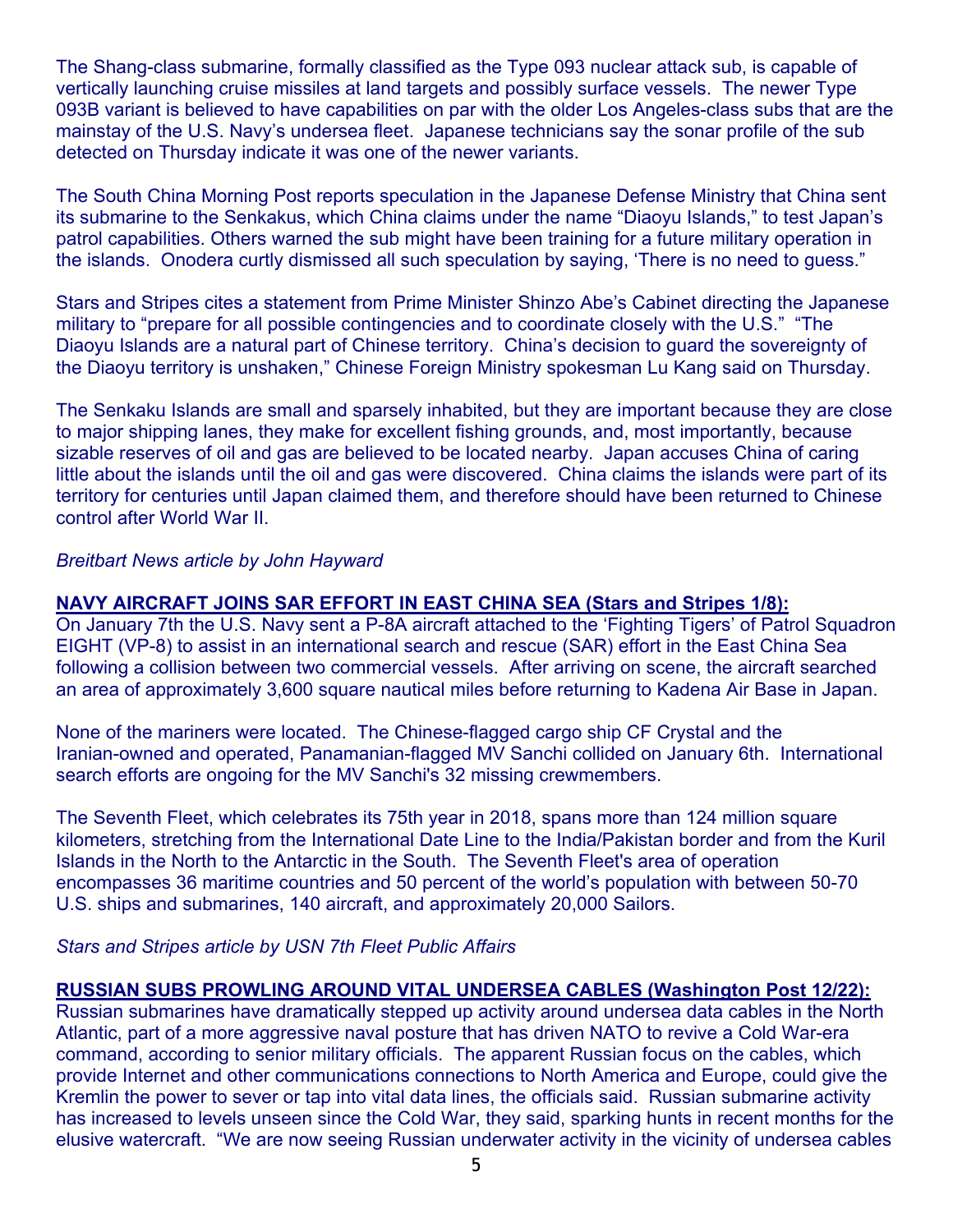that I don't believe we have ever seen," said U.S. Navy Rear Adm. Andrew Lennon, the commander of NATO's submarine forces. "Russia is clearly taking an interest in NATO and NATO nations' undersea infrastructure."

NATO has responded with plans to reestablish a command post, shuttered after the Cold War, to help secure the North Atlantic. NATO allies are also rushing to boost anti-submarine warfare capabilities and to develop advanced submarine-detecting planes. Britain's top military commander also warned that Russia could imperil the cables that form the backbone of the modern global economy. The privately owned lines, laid along the some of the same corridors as the first transatlantic telegraph wire in 1858, carry nearly all of the communications on the Internet, facilitating trillions of dollars of daily trade. If severed, they could snarl the Web. If tapped, they could give Russia a valuable picture of the tide of the world's Internet traffic.

"It's a pattern of activity, and it's a vulnerability," said British Air Chief Marshal Stuart Peach, in an interview. "Can you imagine a scenario where those cables are cut or disrupted, which would immediately and potentially catastrophically affect both our economy and other ways of living if they were disrupted?" Peach said in a speech in London this month. The Russian Defense Ministry did not respond to a request for comment about the cables.

The Russian sea activity comes as the Kremlin has also pressed against NATO in the air and on land. Russian jets routinely clip NATO airspace in the Baltics, and troops drilled near NATO territory in September. Russia has moved to modernize its once-decrepit Soviet-era fleet of submarines, bringing online or overhauling 13 craft since 2014. That pace, coming after Russia's annexation of Ukraine's Crimean peninsula set off a new era of confrontation with the West, has spurred NATO efforts to counter them. Russia has about 60 full-size submarines, while the United States has 66.

Among Russia's capabilities, Lennon said, are deep-sea research vessels, including an old converted ballistic submarine that carries smaller submarines. "They can do oceanographic research, underwater intelligence gathering," he said. "And what we have observed is an increased activity of that in the vicinity of undersea cables. We know that these auxiliary submarines are designed to work on the ocean floor, and they're transported by the mother ship, and we believe they may be equipped to manipulate objects on the ocean floor." That capability could give Russia the ability to sever the cables or tap into them. The insulated fiber-optic cables are fragile, and ships have damaged them accidentally by dragging their anchors along the seabed. That damage happens near the shore where it is relatively easy to fix, not in the deeper Atlantic where the cost of mischief could be greater.

Lennon declined to say whether NATO believes Russia has actually touched the cables. Russian military leaders have acknowledged that the Kremlin is active undersea at levels not seen since the end of the Cold War, when Russia was forced to curtail its submarine program in the face of economic turmoil and disorganization. "Last year we reached the same level as before the post-Soviet period, in terms of running hours," said Adm. Vladimir Korolev, the commander of the Russian Navy, earlier this year. "This is more than 3,000 days at sea for the Russian submarine fleet. This is an excellent sign."

The activity has forced a revival of Western sub-hunting skills that lay largely dormant since the end of the Cold War. Lennon said NATO allies have long practiced submarine-hunting. But until the last few years, there were few practical needs for close tracking, military officials said. In recent months, the U.S. Navy has flown sorties in the areas where Russia is known to operate its submarines, according to aircraft trackers that use publicly available transponder data. On Thursday, for example, one of the planes shot off from Naval Air Station Sigonella in Sicily, headed eastward into the Mediterranean. It flew the same mission a day earlier. The trackers have captured at least 10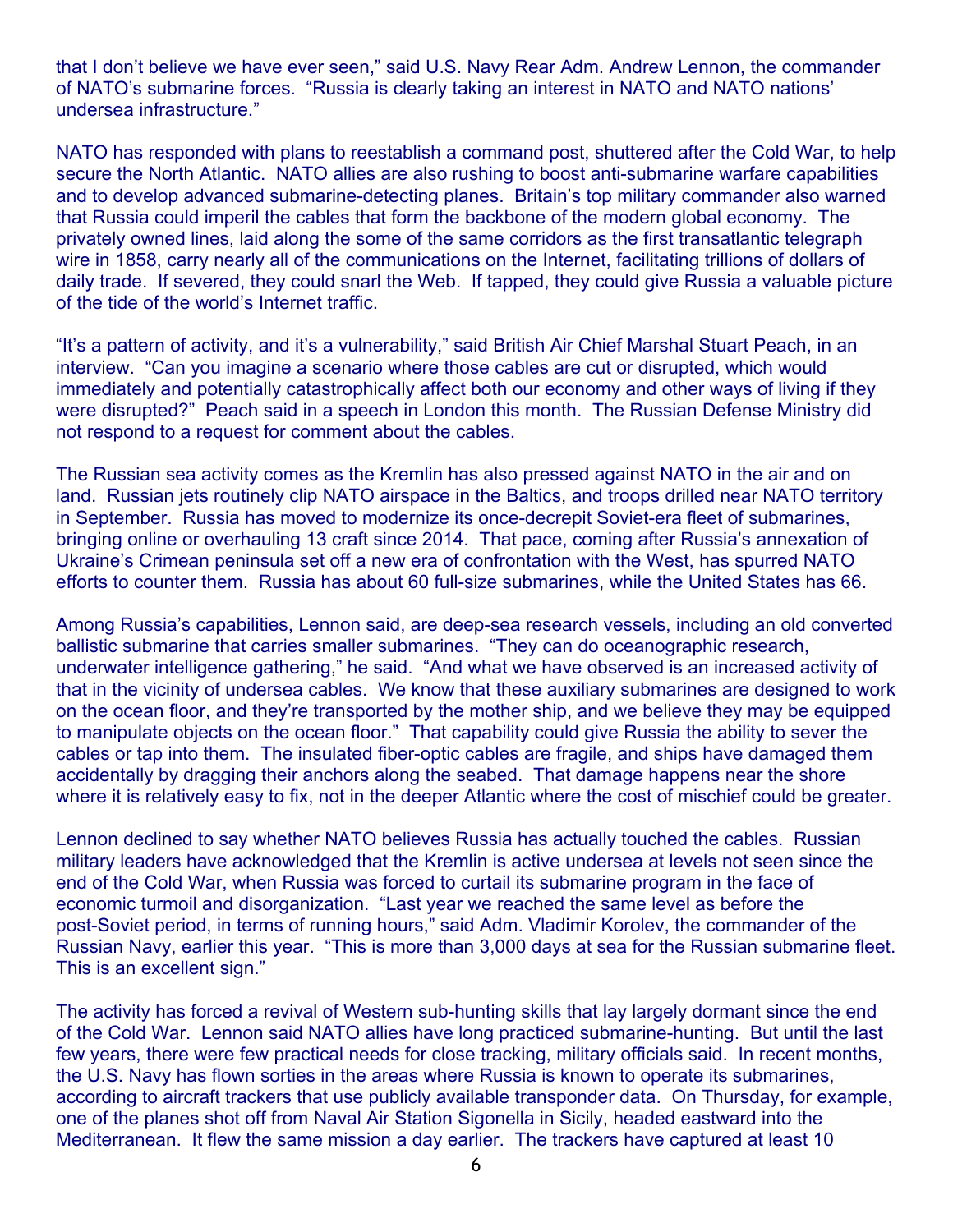missions carried out by U.S. submarine-tracking planes this month, excluding trips when the planes simply appeared to be in transit from one base to another. November was even busier, with at least 17 missions captured by the trackers.

NATO does not comment on specific submarine-tracking flights and declined to release data, citing the classified nature of the missions. But NATO officials say that their submarine-tracking activities have significantly increased in the region. Submarines are particularly potent war-fighting craft because they can generally only be heard, not seen, underwater. They can serve as a retaliatory strike force in case of nuclear war, threaten military resupply efforts and expand the range of conventional firepower available for use in lower-level conflicts. The vessels are a good fit for the Kremlin's strategy of making do with less than its rivals, analysts say: Russia's foes need vast resources to track a single undersea craft, making the submarines' cost-to-mischief ratio attractive. Even as Russia remains a vastly weaker military force than NATO, the Kremlin has been able to pack an outsize punch in its confrontation with the West through the seizure of Crimea, support for the Syrian regime and, according to U.S. intelligence, its attempts to influence the U.S. election.

"You go off and you try to add expense for anything that we're doing, or you put things at risk that are of value to us, and submarines give them the capability to do it," a senior NATO official said of the Russian approach, speaking on the condition of anonymity to discuss sensitive intelligence assessments. Russian military planners can say, "I can build fewer of them, I can have better quality, and I can put at risk and challenge and make it difficult for NATO," the official said. Still, some analysts say the threat to cables may be overblown. "Arguably, the Russians wouldn't be doing their jobs if they couldn't threaten underwater cables. Certainly, NATO allies would not be doing theirs if they were unable to counter that," said Adam Thomson, a former British ambassador to NATO.

Russian military planners have publicized their repeated use of submarine-launched Kalibr cruise missiles during their incursion into Syria, which began in fall 2015. In Syria, the missiles have not always hit their targets, according to U.S. intelligence, undermining somewhat the Russian claims of potency. NATO's hunts — which have stretched across the Baltic, Mediterranean and Atlantic have mobilized submarine-tracking frigates, sonar-equipped P- Poseidon planes and helicopters, and attack submarines that have combed the seas. "The Russians are operating all over the Atlantic," said NATO Secretary General Jens Stoltenberg. "They are also operating closer to our shores."

Russia's enhanced submarine powers give urgency to NATO's new efforts to ensure that it can get forces to the battlefront if there is a conflict, Stoltenberg said. In addition to the new Atlantic-focused command, the alliance also plans to create another command dedicated to enabling military forces to travel quickly across Europe. NATO defense ministers approved the creation of the commands at a November meeting. Further details are expected in February. The plans are still being negotiated, but they currently include the North Atlantic command being embedded inside the U.S. Fleet Forces Command in Norfolk, which would transform into a broader NATO joint force command if there was a conflict, a NATO diplomat said, speaking on the condition of anonymity to discuss plans that have not been finalized. "Credible deterrence is linked to credible reinforcement capabilities," Stoltenberg said. "We're a transatlantic alliance. You need to be able to cross the Atlantic."

#### *Washington Post article by Michael Birnbaum*

#### **US SENDING SUB-HUNTING PLANES TO ICELAND (Foreign Policy 12/04):**

NATO and the United States are confronting years of neglect of their submarine-detecting capabilities, while Russia has pulled even. The Pentagon is preparing to spend millions of dollars to fix up a Cold War-era air base in Iceland as Washington rushes to keep an eye on a new generation of stealthy Russian submarines slipping into the North Atlantic. Tucked away in the 2018 defense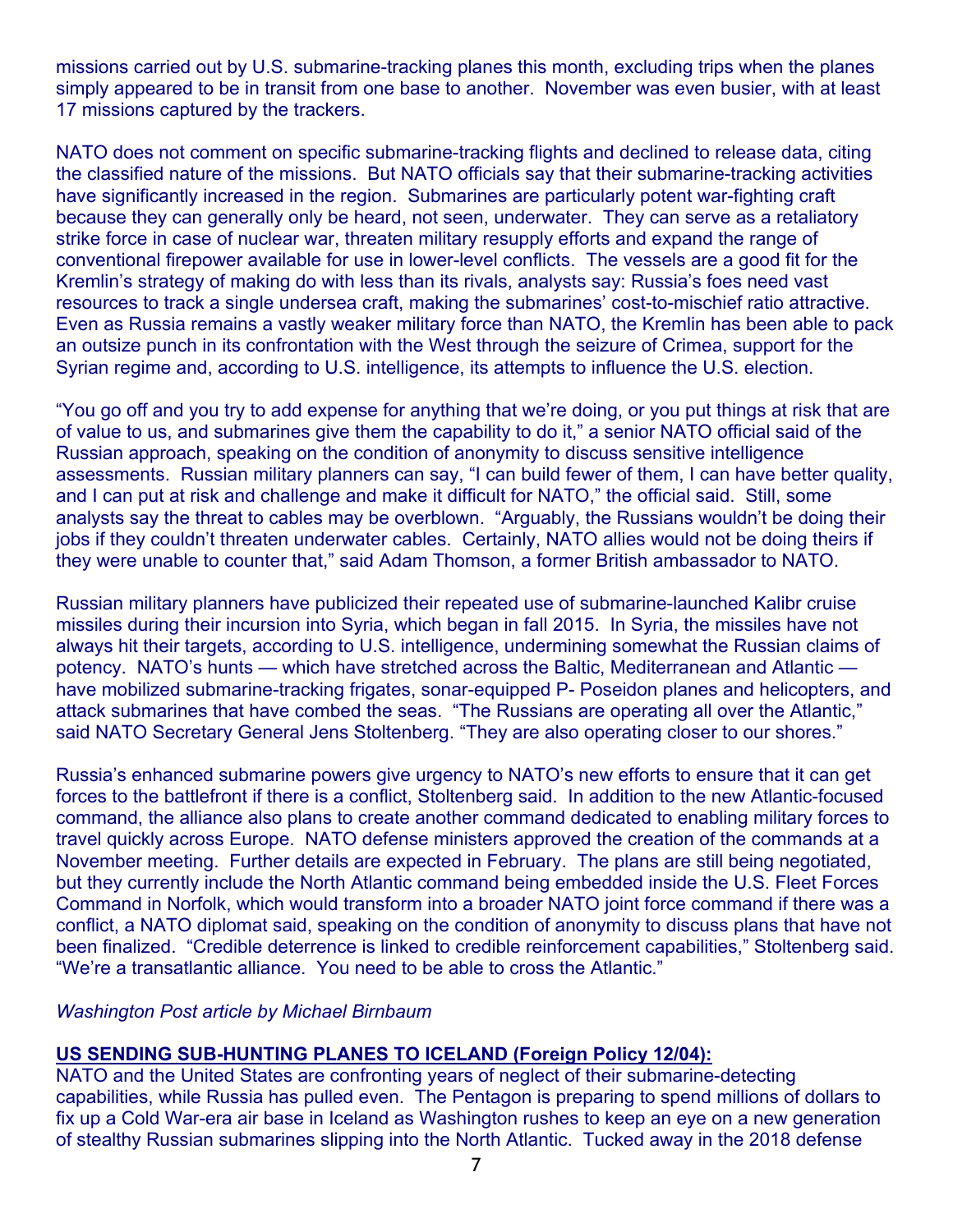budget sitting on President Donald Trump's desk is a provision for \$14.4 million to refurbish hangars at Naval Air Station Keflavik to accommodate more U.S. Navy P-8 Poseidon reconnaissance aircraft, a key surveillance asset for locating and tracking submarines, a defense official confirms.

The move comes as new Russian nuclear and conventional submarines have been making more frequent trips through the area known as the "GIUK gap" — an acronym for Greenland, Iceland, and the United Kingdom — the route for the Russian Northern Fleet to enter the Atlantic Ocean. The United States and Iceland have agreed to increase rotations of the American surveillance planes to Iceland next year, Pentagon spokesman Johnny Michael confirmed to Foreign Policy.

Inside the alliance, there is concern over NATO's ability to locate and track the new Russian submarines as they move silently into the open ocean. NATO officials have admitted that the past two decades of anti-piracy operations near Africa and support for ground operations in the Middle East have distracted from the anti-submarine mission which was at the core of the Cold War mission in the Atlantic. After allowing its naval forces to fall into disrepair in the 1990s, Russian President Vladimir Putin set out on a major military overhaul in the 2000s, clawing back capability by designing and building new diesel- and nuclear-powered boats, making them quieter, more lethal, and longerlegged than their Soviet predecessors.

Russia's undersea fleet "is in the best state it has been in since the fall of the Soviet Union," said Michael Kofman, a Russian military expert at the Center for Naval Analyses. "A lot of effort has been spent on drilling, training, and readiness." The Russian submarine force of about 50 hulls is a fraction of the 400 the Soviet Union floated during the Cold War, but they boast vastly improved technical capabilities that put them on par with their American rivals, experts said. "This time they're going for quality rather than quantity," added Magnus Nordenman of the Atlantic Council.

In an unclassified assessment of Russian military strength issued earlier this year, the Pentagon's Defense Intelligence Agency concluded that Moscow's new nuclear-powered ballistic missile submarines are "capable of delivering nuclear warheads from thousands of kilometers away. This strategic capability puts the Russian Navy in the top tier of foreign navies." The pride of the Russian fleet is the nuclear-powered Yasen-class guided missile submarine, which can carry 32 Kalibr cruise missiles. While the missile's range isn't known for sure, Russian subs have fired the Kalibr into Syria from about 700 miles away. Moscow has two Yasen-class subs operational, and plans to build an additional eight in coming years.

#### *Foreign Policy article by Paul McLeary*

#### **RECOMMENDED READING:**



Here's a book that's well worth reading, especially if you're planning to go to the USS Hudner commissioning ceremony in Boston in September and would like to know more about the events that resulted in Hudner being awarded the Congressional Medal of Honor. You can get a copy of Adam Makos' "Devotion" on-line or at any decent bookstore. It really is a terrific book that presents not only the story of Thomas Hudner, but also the story of the man that he tried to save, Jesse Brown, the Navy's first black pilot.